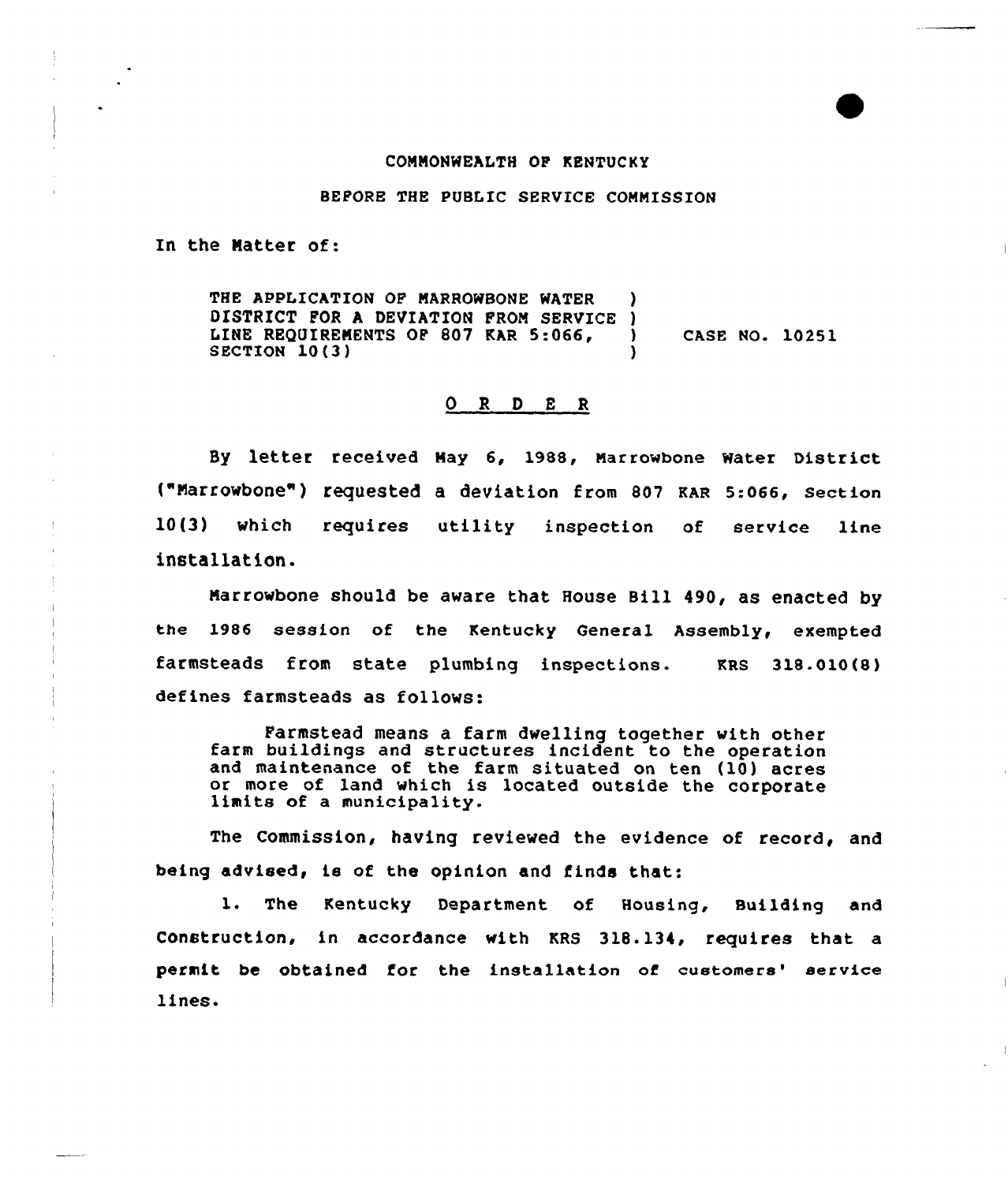2. State plumbing inspectors of the Department of Housing, Building and Construction in accordance with KRS 318.134 make inspections of customers' service lines, except for those installations made for farmsteads or those installations under the )urisdiction of local government inspectors.

3. a local government may, by ordinance, enact the Kentucky State Plumbing Code and regulate the installation of customers' service lines within its jurisdictional area in accordance with KRS 318.140.

4. Subject to the exclusion of customers' service lines that are not inspected by state plumbing inspectors per KRS 318.134 or local government plumbing inspectors per KRS 31&.140, Marrowbone's requested deviation from the requirements of 80? KAR 5:066< Section 10(3) should be granted.

IT IS THEREPORB ORDERED that Marrowbone's request for a deviation from 807 KAR 5:066, Section 10(3) for those service lines inspected by state or local plumbing inspectors under KRS <sup>318</sup> be and it hereby is granted. Marrowbone shall, however, conduct such inspections where the same are not provided by state or local plumbing inspectors under KRS 318.

 $-2-$ 

the state of the state and the

 $\lambda \rightarrow \omega - \omega$